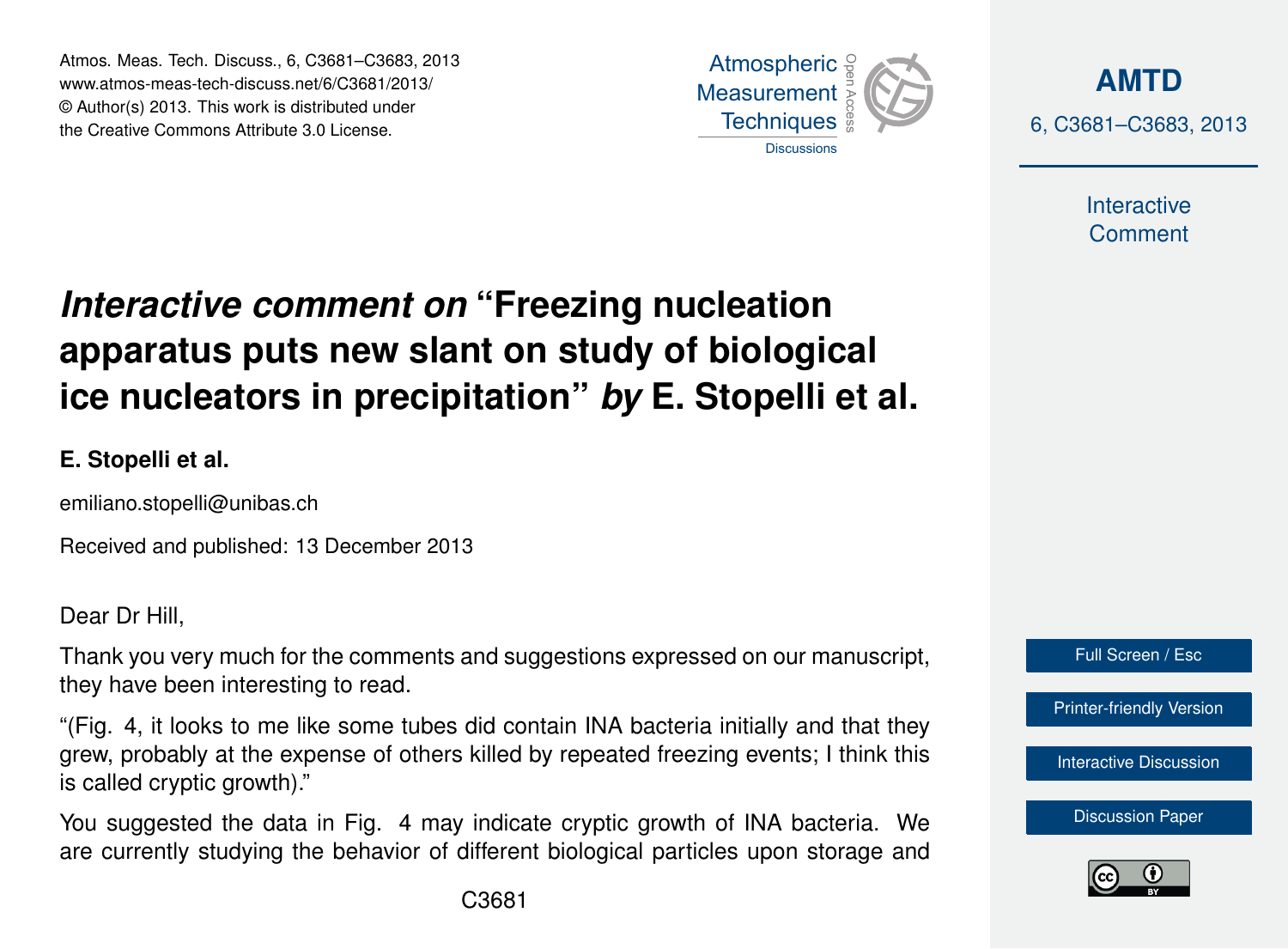freezing cycles. Still, to test the hypothesis that INA bacteria can grow by benefiting from freezing damage to other cells, a mixture of different microorganisms should be tested as well.

"So I think you should promote the utility of the machine for measuring IN right down to -25 C." "References good, but with regard to other people also currently developing new ways to measure immersion freezing don't forget Iannone et al 2011 in ACP, 11, p 1191."

Thanks for the description of the method you are currently employing to assess freezing events. Unfortunately, as mentioned in the paper (line 19 page 6), we cannot go down to -25◦C with our apparatus, because background effects (distilled water, surface of tubes) provoke freezing in blank samples (not containing IN active material) starting from -15◦C. There is a trade-off between decreasing the detection limit through a bigger drop volume and simultaneously increasing background counts. Although we theoretically could dilute a sample almost infinitively with distilled and filtered water to determine the much larger concentrations typically found at -25 ◦C, we would increase the background count because of our water not being absolutely free from IN active at those temperatures. For freezing nucleation tests at colder temperatures we think there are better suited instruments, such as the one described by Iannone et al (2011) in the paper you recommended to us (and which we will refer to in a revised version of the paper). It uses drops with diameters around 0.1-0.3 mm, producing respectivelya 75'000-3'000 times smaller volume than the smallest drops we can analyse (40 microliters).

"With regard to the experiment underlying Table 2, it's a good idea, yes, and one we've been exploring as well but it's not reliant upon having a LINDA device. However, the LINDA device did uniquely permit you to detect the shifts in freezing temperatures upon repeated freeze-thaw events in Table 2. Maybe that aspect should be foregrounded more"

## **[AMTD](http://www.atmos-meas-tech-discuss.net)**

6, C3681–C3683, 2013

**Interactive Comment** 

Full Screen / Esc

[Printer-friendly Version](http://www.atmos-meas-tech-discuss.net/6/C3681/2013/amtd-6-C3681-2013-print.pdf)

[Interactive Discussion](http://www.atmos-meas-tech-discuss.net/6/9163/2013/amtd-6-9163-2013-discussion.html)

[Discussion Paper](http://www.atmos-meas-tech-discuss.net/6/9163/2013/amtd-6-9163-2013.pdf)